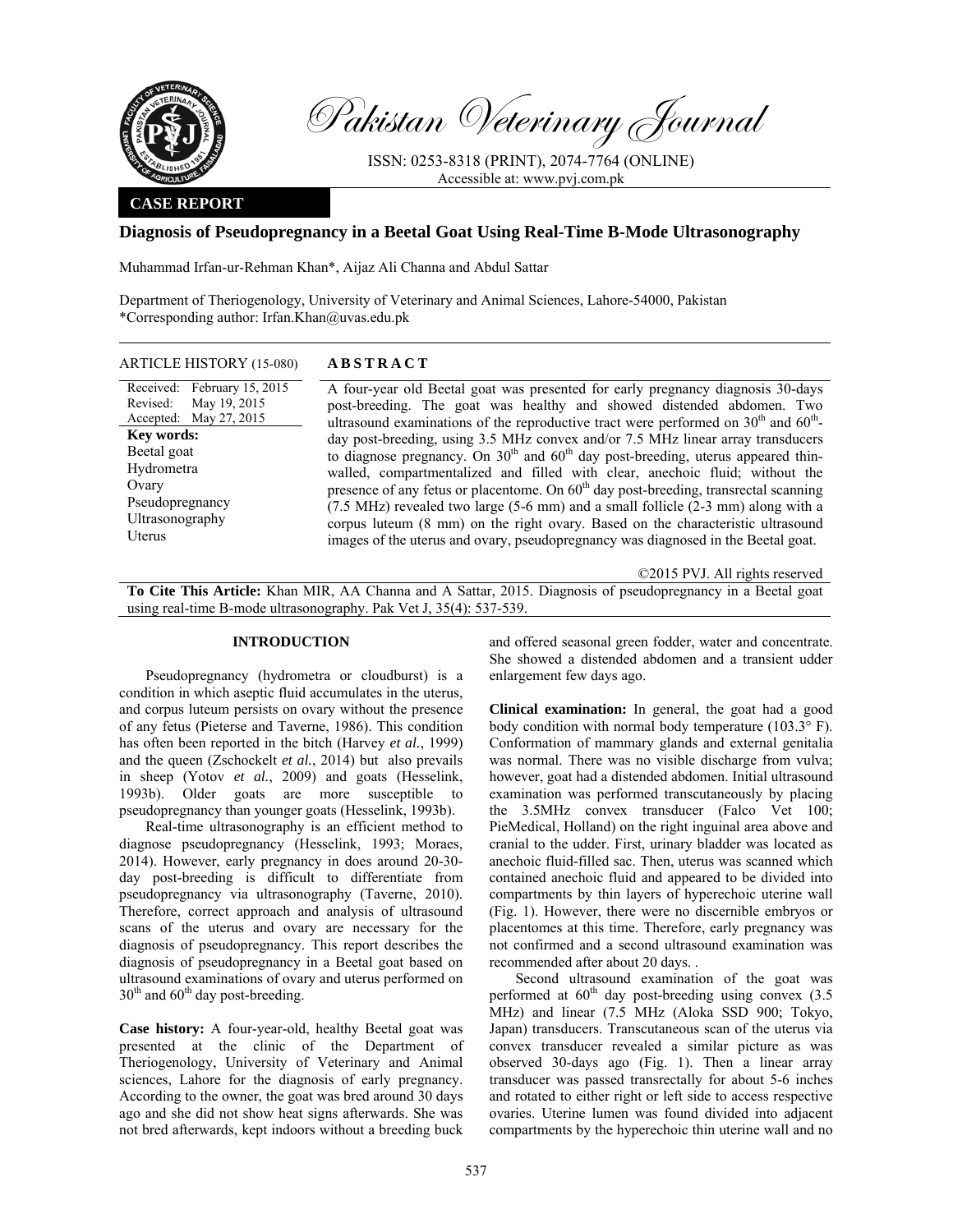fetuses or placentomes were detected (Fig. 2A). Left ovary had no follicles and corpus luteum; however, right ovary had two large follicles of 5-6 mm and a growing follicle of 2-3 mm diameter with a corpus luteum of 8 mm diameter (Fig. 2B). Based on the two ultrasound examinations, a condition of pseudopregnancy was diagnosed in the goat. A treatment comprising of prostaglandins F2 alpha ( $PGF_{2\alpha}$ ) was prescribed to resolve pseudopregnancy, but the owner did not agree to treat the goat.

#### **DISCUSSION**

This report documents the diagnosis of pseudopregnancy in a Beetal goat using real-time B-mode ultrasonography. Pseudopregnancy is a pathological condition of mated and non-mated goats in breeding and non-breeding season (Moraes, 2014). This condition is caused by disorder in luteolytic or luteotropic mechanisms and characterized by a persistent corpus luteum, accumulation of fluid in the uterus and high plasma progesterone concentrations ≥2 ng/ml (Taverne *et al.*, 1995). Pseudopregnancy can prevail until 120-150 days before it could resolve spontaneously (Taverne, 2010).

In this case study, two ultrasound examinations were performed on  $30<sup>th</sup>$  and  $60<sup>th</sup>$  day post-breeding. Both times, a non-echogenic, fluid-filled uterine lumen appeared divided into compartments by hyperechoic tissues, as described previously (Kähn, 2004), and represent the cross-sections through apposing uterine wall of the curved and dilated uterine horn (Hesselink and Taverne, 1994). In this report, non-echogenic fluid in uterus was considered aseptic due to the absence of echogenic cellular debri/snowflakes and thick uterine wall, which are typical in pyometra or putrefaction (Kähn, 2004). In addition, the presence of two large follicles (5-6 mm) on the right ovary was suggestive of their anovulatory nature; due to high plasma progesterone concentrations from prevailing corpus luteum (Adams *et al.*, 1992). In the current case, persistent nature of the corpus luteum was ascertained based on the absence of heat symptoms in goat between the two examinations. All of these findings led to the diagnosis of pseudopregnancy in Beetal goat.

It is difficult to differentiate pseudopregnancy from early pregnancy of about 30 days through ultrasonography (Hesselink and Taverne, 1994). This is because of barely discernible embryos at early stage of pregnancy. In addition, the presence of a large amount of uterine fluid in pseudopregnancy can be mistaken as allantoic fluid (Taverne, 2010). Therefore, two ultrasound examinations (transcutaneous or transrectal) of the reproductive tract, 20-40 days apart, are recommended in goats (Pieterse and Taverne, 1986).

 Incidence of pseudopregnancy is unknown in Beetal goats. Earlier studies suggest an incidence of pseudopregnancy varying between 3 to 21% in different dairy breeds of goats (Hesselink, 1993; Souza *et al.*, 2013; Murugavel and Antoine, 2014). At Theriogenology clinic of University of Veterinary and Animal Sciences Lahore, out of 628 cases presented for the diagnosis of early pregnancy between September-November 2014; only two cases of pseudopregnancy were reported in Beetal goats with help of ultrasonography (Personal communication).



**Fig. 1:** Transcutaneous ultrasound image of a Beetal goat suspected for pseudopregnancy at 30<sup>th</sup> day post-breeding. Hyperechoic uterine wall (arrows) divide anechoic uterus (UT) into compartments.



Fig. 2: Transrectal ultrasound images of a Beetal goat on 60<sup>th</sup> day postbreeding. A) Hyperechoic uterine wall (arrows) divide anechoic uterus (UT) into compartments; B) Cranial to urinary bladder (UB), right ovary (dotted line) presents a persistent corpus luteum (CL) of 8 mm diameter (arrows), anovulatory follicles (F; n=2; 5-6 mm) and a small follicle (F; 2-3 mm).